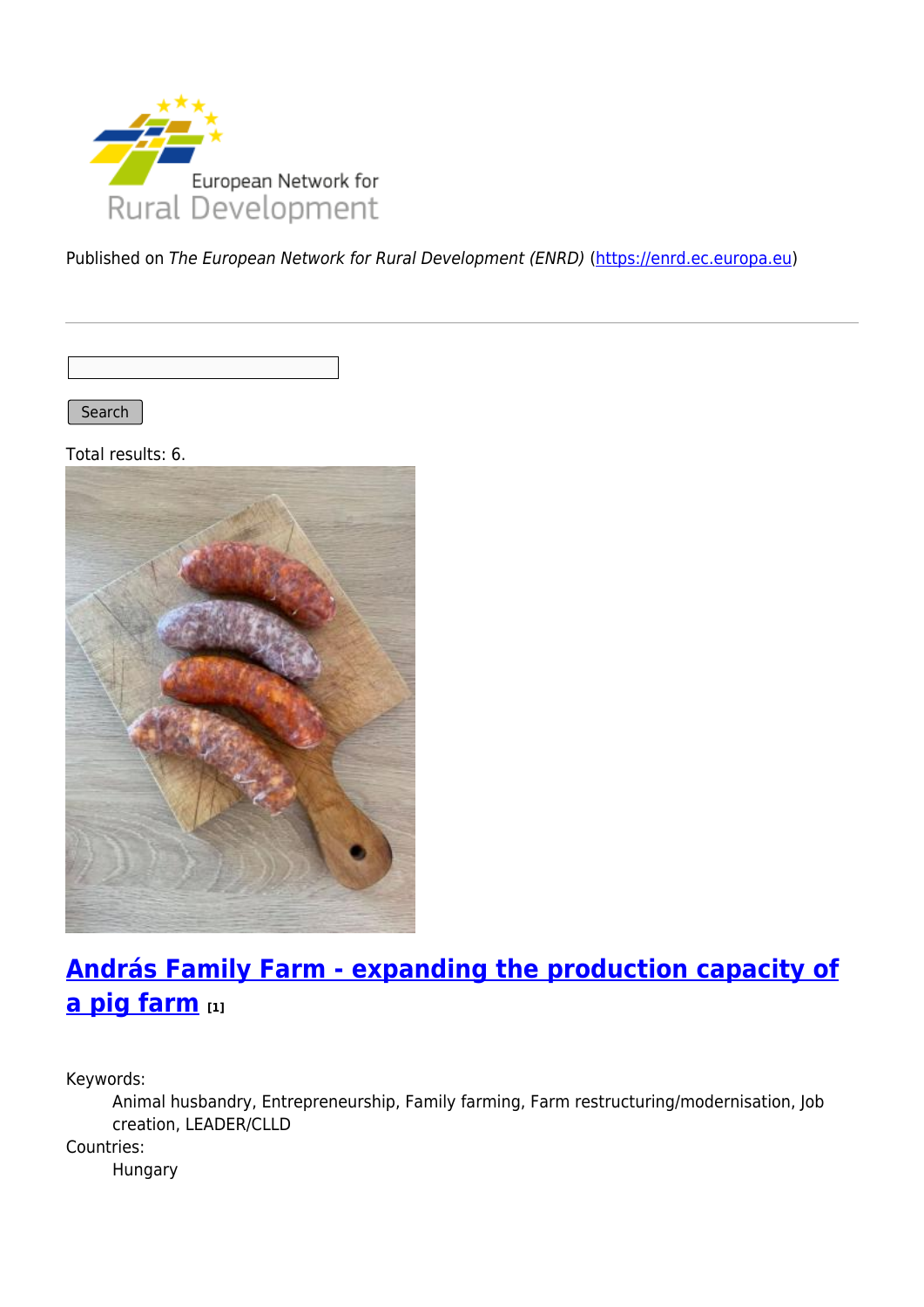A young farmer used support from the Hungarian Rural Development Programme (RDP) to expand the production capacity of his farm and respond to the increasing market demand for his pork products.



## **['Development Direction' & 'Tradition and development'](https://enrd.ec.europa.eu/projects-practice/development-direction-tradition-and-development_en) [2]**

Keywords:

Diversification, Entrepreneurship, Food & Drink, Networking, Product quality, Tourism, Women Countries:

Poland

Organising conferences, workshops and a culinary contest in order to promote the sustainable development of rural areas, along with and the personal development of participating rural citizens.



### **[i9Rural - Technical Assistance and Transfer of Innovation for](https://enrd.ec.europa.eu/projects-practice/i9rural-technical-assistance-and-transfer-innovation-forestry-and-agriculture_en) [Forestry and Agriculture](https://enrd.ec.europa.eu/projects-practice/i9rural-technical-assistance-and-transfer-innovation-forestry-and-agriculture_en) [3]**

Keywords:

Added value, Agriculture, Cooperation, Forestry, Innovation, Knowledge transfer, Networking Countries:

Portugal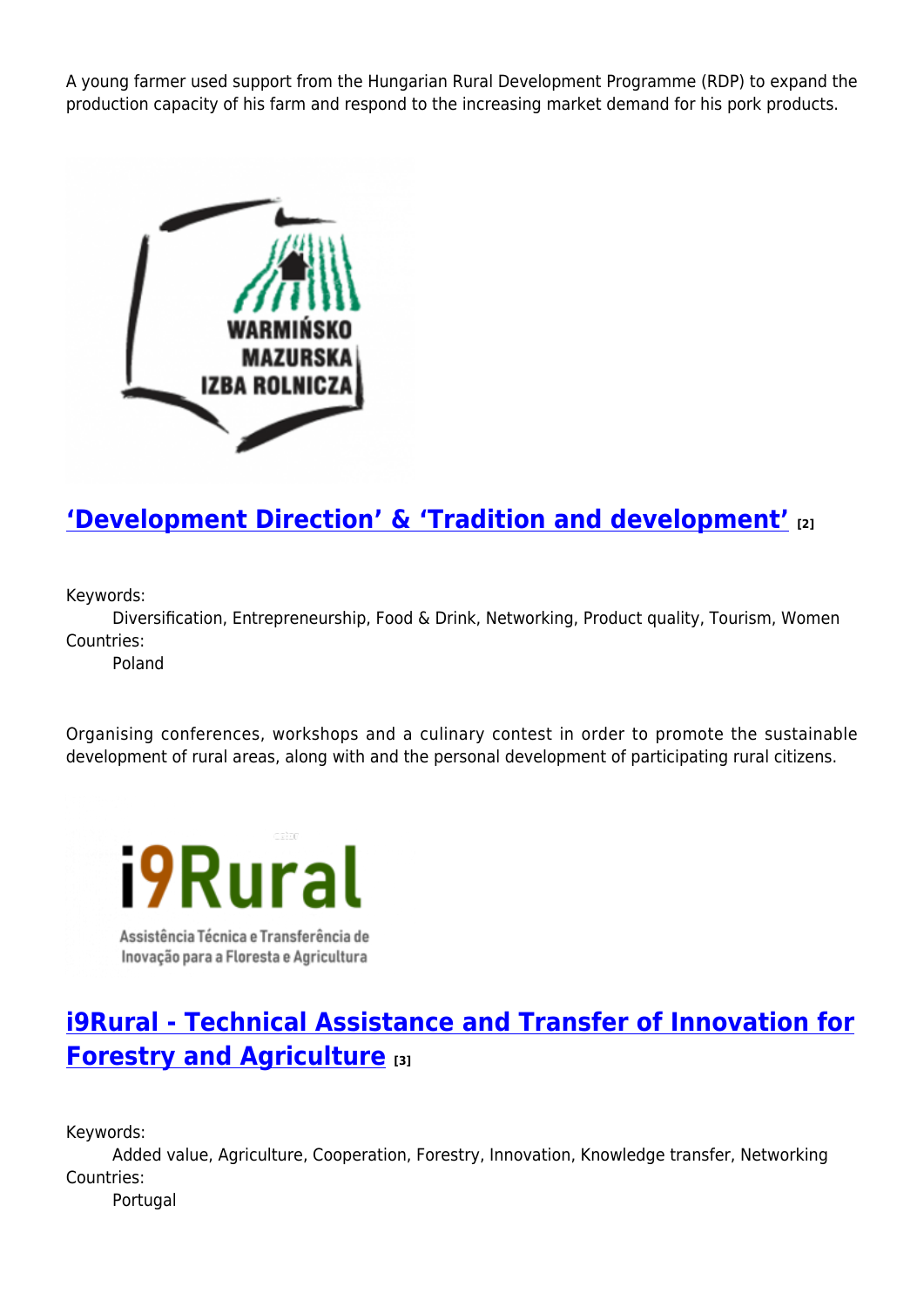A project to allow small businesses in the agricultural and forestry sectors to incorporate innovation more efficiently.



## **[AgroInov – Innovation in Rural areas](https://enrd.ec.europa.eu/projects-practice/agroinov-innovation-rural-areas_en) [4]**

Keywords:

Added value, Agriculture, Entrepreneurship, Innovation, Knowledge transfer, Networking Countries:

Portugal

The knowledge generated in research and innovation projects is hard to access, thus it is vital to create networks for knowledge transfer between production and research.



### **['Trubenieki' farm – Developing a mushroom farm through a](https://enrd.ec.europa.eu/projects-practice/trubenieki-farm-developing-mushroom-farm-through-niche-product-diversification_en) [niche product & diversification](https://enrd.ec.europa.eu/projects-practice/trubenieki-farm-developing-mushroom-farm-through-niche-product-diversification_en) [5]**

Keywords: Agriculture, Diversification, Innovation, Job creation, LEADER/CLLD, Tourism Countries: Latvia

An ambitious young farmer used RDP support to create a new niche product and a touristic attraction